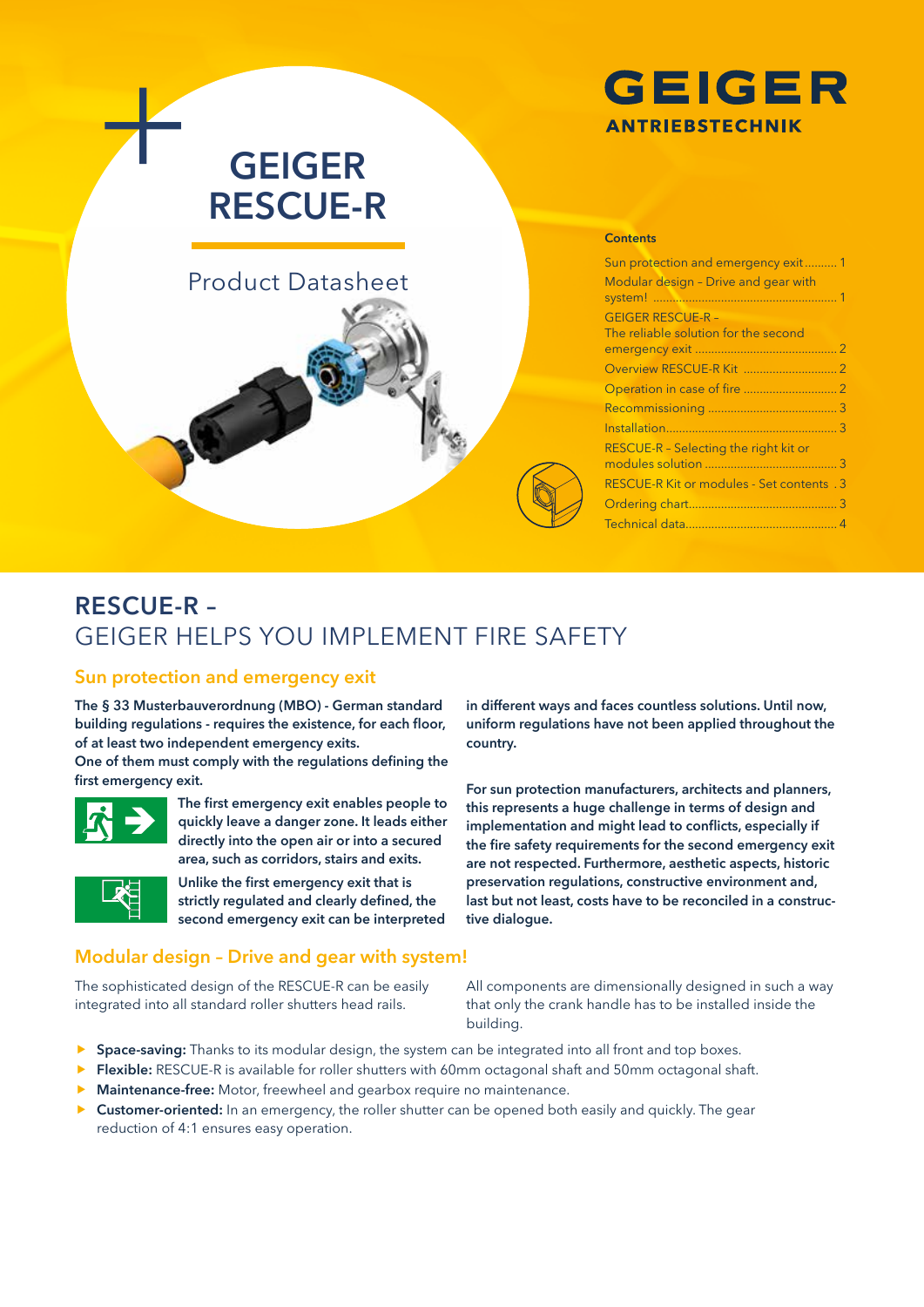# **MADE BY GEIGER**

GEIGER relies on Germany as production location: the RESCUE-R components are developed and produced in Germany.

This situation allows an optimal combination of R & D, manufacturing processes and quality management.

#### **Our clients benefit from:**

- Low noise motors
- Low energy consumption, a big plus factor today
- Low heating of the engine and therefore an unusual long running time

#### **GEIGER RESCUE-R – The reliable solution for the second emergency exit**



#### **Overview RESCUE-R Kit**

- **F** SOLIDline Touch 10 Nm: Optimal and fast adjustment of the end positions with only one key. No time-consuming turning of different adjustment screws.
- **Freewheel:** Solid freewheel made of extremely stable and durable plastic.
- **Bevel gear:** Proven components and modules ensure smooth operation. A patent application has been filed for the gear.
- **Airtight spherical bearing:** Prevents cold bridges and protects against draughts and condensation.
- **AvantGarde crank:** The elegant crank with concealed mechanism can be discreetly integrated into the room.

### **Operation in case of fire**

If the roller shutter cannot be raised electrically in the event of a fire, RESCUE-R comes into operation. Simply pull the crank out of the holder, push the sleeve of the AvantGarde crank upwards and bend and turn the crank. The safety seal serves as a visual indication that the crank should only be operated in an emergency.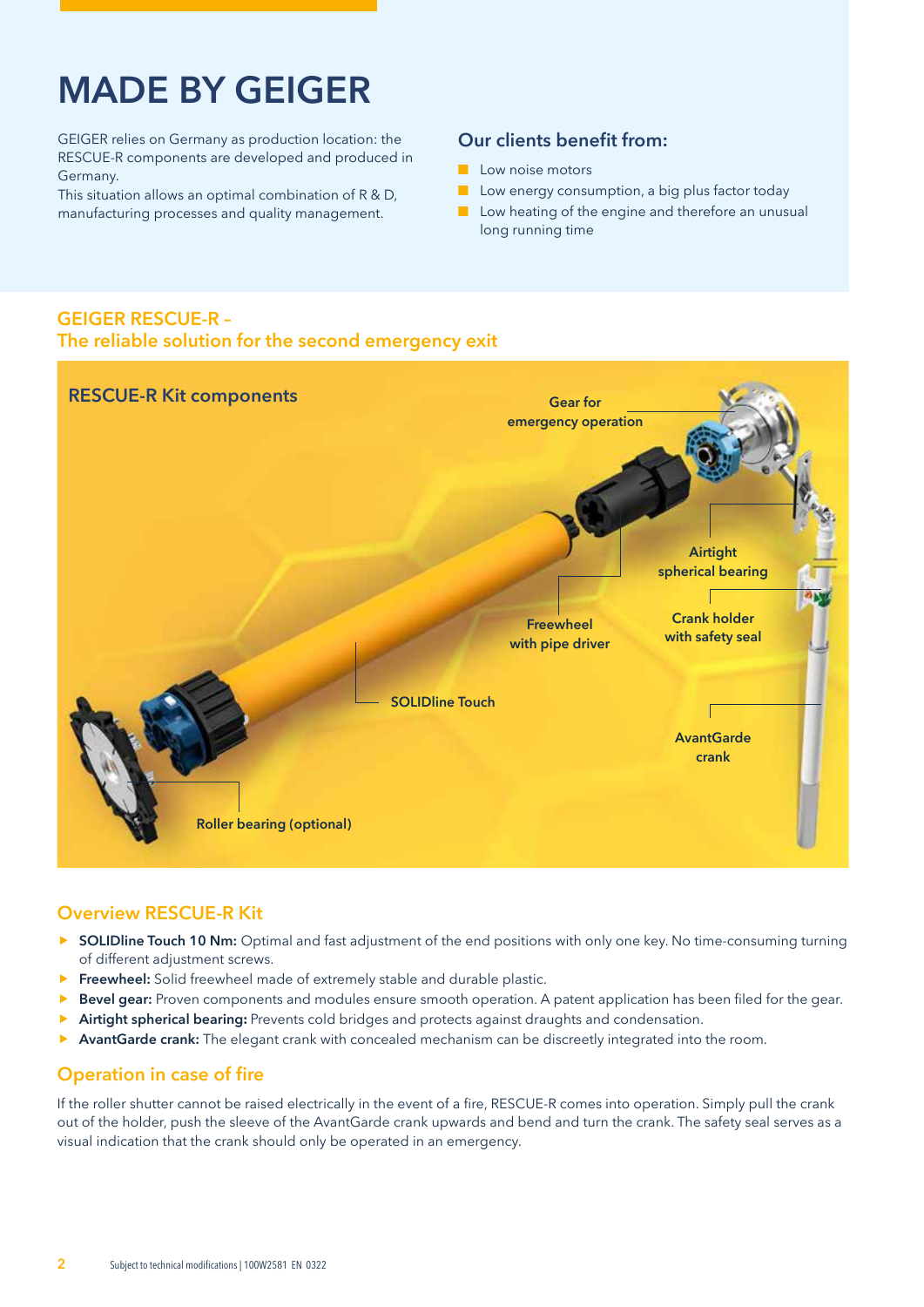## **Recommissioning**

No measures are necessary when restarting the SOLIDline Touch. If the shutter has been opened with the crank, the crank should be turned a quarter of a turn in the opposite direction before being put back into operation in order to relieve the gear and prevent the crank from turning during motor operation.

#### **Installation**

The freewheel with shaft driver is fitted to the motor. The system is installed as usual, except that the gearbox is fitted instead of the counter bearing and the roller capsule. If a certain direction of crank rotation is desired, the gearbox can be rotated axially by 180°. The shaft length/curtain width must not be less than 750mm.

## **RESCUE-R – Selecting the right kit or modules solution**



**Mounting situation 1 Mounting situation 2**

#### **RESCUE-R Kit or modules - Set contents**

| <b>Components</b>                                     | Kit       |           | Module 1.x Module 2.x | Module 3.x |
|-------------------------------------------------------|-----------|-----------|-----------------------|------------|
| <b>SOLIDline SOC-Touch 10 Nm</b>                      | $\bullet$ |           |                       |            |
| Connection cable, length = 3 m, with open cable ends  | $\bullet$ | $\bullet$ |                       |            |
| Tube adapter                                          | $\bullet$ | $\bullet$ |                       | $\bullet$  |
| Freewheel with tube driver                            | $\bullet$ | $\bullet$ |                       | О          |
| Bevel gear 4:1, drive 6mm square                      | $\bullet$ |           | $\bullet$             | $\bullet$  |
| Airtight spherical plain bearing, 90°, plate 22x85 mm | $\bullet$ |           | $\bullet$             |            |
| Aluminium crank AvantGarde, length = 1.200 mm         | $\bullet$ |           | $\bullet$             |            |
| Plastic crank holder, RAL 9016                        | $\bullet$ |           | $\bullet$             |            |
| Safety seal                                           | $\bullet$ |           |                       |            |

#### **Ordering chart**

|            |                | <b>Mounting situation 1</b> |                | <b>Mounting situation 2</b> |
|------------|----------------|-----------------------------|----------------|-----------------------------|
|            | 60mm octagonal | 50mm octagonal              | 60mm octagonal | 50mm octagonal              |
|            | shaft          | shaft                       | shaft          | shaft                       |
| Kit        | Kit 1          | Kit 3                       | Kit 2          | Kit $4$                     |
|            | M45F9000       | M45F9002                    | M45F9001       | M45F9003                    |
| Module 1.x | Module 1.1     | Module 1.3                  | Module 1.2     | Module 1.4                  |
|            | M45F9050       | M45F9052                    | M45F9051       | M45F9053                    |
| Module 2.x | Module 2.1     | Module 2.2                  | Module 2.1     | Module 2.2                  |
|            | 456F200        | 456F201                     | 456F200        | 456F201                     |
| Module 3.x | Module 3.1     | Module 3.3                  | Module 3.2     | Module 3.4                  |
|            | 456F300        | 456F302                     | 456F301        | 456F303                     |